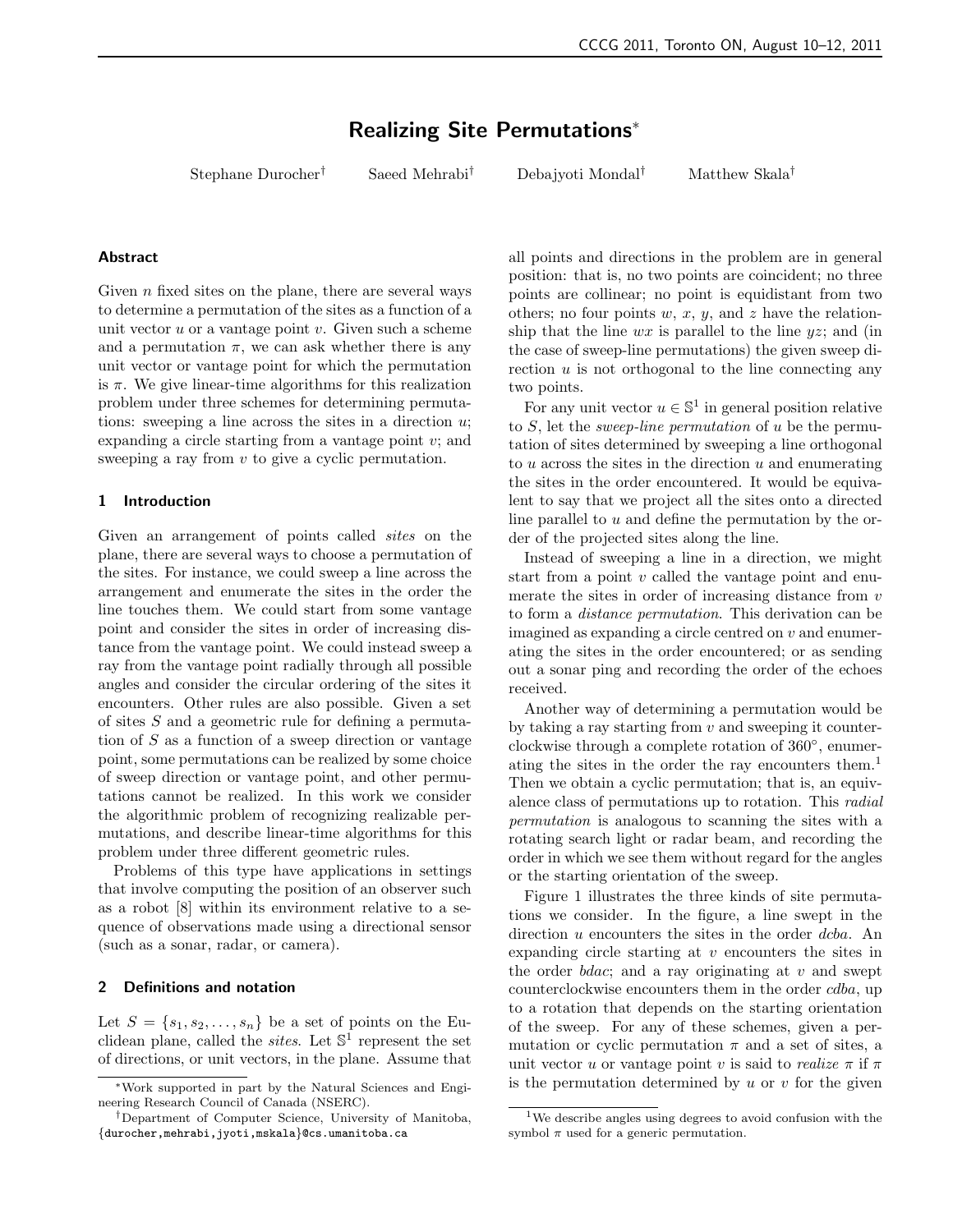

Figure 1: A. sweep-line permutation in direction  $u$ . dcba. B. distance permutation centred at v: bdac. C. radial permutation centred at v: cdba.

scheme and sites. Then  $\pi$  is said to be *realizable* if and only if there is a vantage point or unit vector realizing it. In this work we consider the problem of deciding whether a permutation  $\pi$  is realizable and, if so, computing a corresponding unit vector  $u$  or vantage point  $v$ that realizes  $\pi$ .

If the vantage point  $v$  is sufficiently far from the sites in the direction opposite to  $u$ , then the expanding circle centred on  $v$  when it passes over the sites is equivalent to a line orthogonal to u and sweeping in the direction u. Similarly, if the vantage point  $v$  is sufficiently far from the sites in a direction 90◦ counterclockwise from  $u$ , then the sweeping ray from  $v$  when it passes over the sites is equivalent a line sweeping in the direction  $u$ . We can thus make the following observation.

Observation 1 Every sweep-line permutation for an arrangement of sites is also realized as a distance permutation and a radial permutation.

Throughout our algorithmic results we assume a real RAM model of computation, in which we can perform basic arithmetic operations in unit time. This is a standard assumption for computational geometry algorithms in general; and in particular, the linear-time linear programming algorithm of Megiddo [5], which we use, is only linear-time under the assumption it can complete in constant time the multiplication and division operations needed to find the intersections of lines given as input. Analysing the algorithms under some other model to force a superlinear result would be primarily an exploration of the complexity of arithmetic in general without giving specific insight into these algorithms.

## 3 Previous work

The cyclic sequence of sweep-line permutations formed by a site arrangement as we rotate the sweep direction through a full circle is called an allowable sequence, and allowable sequences are well-studied. Goodman and Pollack pioneered the use of allowable sequences in characterizing the order type of the sites [4]. The allowable sequence for a site arrangement is closely connected to the oriented matroid associated with the site arrangement, and that connection leads to many combinatorial insights [2].

Chávez, Figueroa, and Navarro introduced distance permutations in a database context, as a way of classifying points in high-dimensional general metric spaces to support efficient proximity queries [3]. Note that this kind of permutation (possibly with a tiebreaking assumption added to handle degenerate cases) is defined for any space with a real distance function—it need not even be a metric. Skala proved bounds on the number of distinct distance permutations that can occur as a function of the number of sites in various spaces, including an exact count for Euclidean spaces [6].

Bieri and Schmidt studied radial permutations as well as sweep-line permutations and a variation on radial permutations in which a line is swept instead of a ray [1]. Noting that the number of radial permutations realized by a site arrangement is  $\Theta(n^4)$  (which follows from the number of bisectors and the fact that k lines in general position on the plane divide the plane into  $\Theta(k^2)$  cells), they give an algorithm to generate all the permutations in  $\Theta(n^4)$  time—interesting because the naive size of the output would be  $\Theta(n^5)$ . To achieve the faster running time, they order the permutations in such a way that each except the first differs from some previous permutation by one swap of adjacent elements; then the swaps can be found in  $O(n^4)$  time. Tovar, Freda, and LaValle studied radial permutations in the context of robot navigation; assuming a robot with a sensor that detects the radial permutation of landmarks as seen from its current location, they show how the robot can achieve navigational goals [8].

### 4 Bisectors and Voronoi diagrams

The sweep-line method of finding a permutation implicitly divides the set of possible directions into intervals corresponding to the realizable permutations. Similarly, the distance and radial permutations correspond to cells of a Voronoi-like diagram in the plane. These divisions are shown in Figure 2. Note that the unbounded cells for distance and radial permutations correspond to the permutations realized by points at infinity, and thus to the sweep-line permutations (Observation 1).

Every pair of sites  $s_i$  and  $s_j$  determines a *bisector*: a set of points where the ordering of  $s_i$  and  $s_j$  is not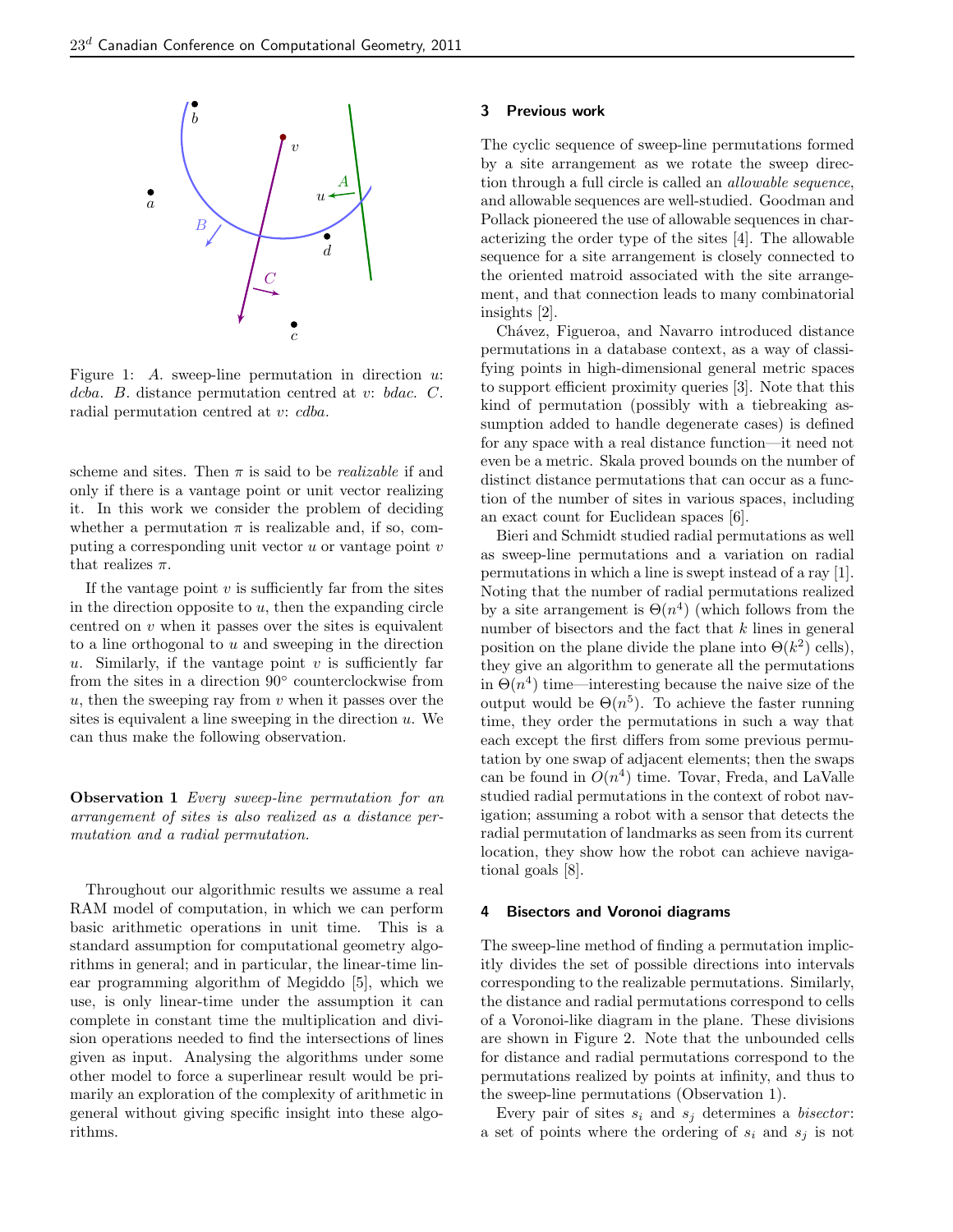

Figure 2: Division of space by permutation schemes: (a) sweep-line, (b) distance, (c) radial.

uniquely defined. If we imagine a point wandering continuously through the space (like Tovar, Freda, and LaValle's robot [8]), the permutation it observes will change by a swap of adjacent elements each time it crosses a bisector. For sweep-line permutations, the bisector of  $s_i$  and  $s_j$  consists of the two unit vectors parallel to the line between  $s_i$  and  $s_j$ . For distance permutations, it is the set of all points equidistant from  $s_i$  and  $s_j$ , which is the line orthogonally bisecting the segment that connects the two sites. For radial permutations, it is the line connecting  $s_i$  and  $s_j$ , with the segment between them removed. The radial bisector is unusual because it can be said to cut the plane into just one piece: with two sites, only one permutation exists up to rotation, so there is only one cell. Radial bisectors become more meaningful once there are three or more sites.

Examination of these divisions of space leads to simple counts or bounds on the number of permutations realized. For sweep-line permutations, the bisectors each consist of two points, and distinct bisectors never coincide when sites are in general position, so it is trivial that the number of intervals and thus permutations for *n* sites is  $2\binom{n}{2}$ . For distance permutations,  $\binom{n}{2}$  bisectors and the quadratic bound on number of cells formed by lines in general position gives an upper bound of  $O(n^4)$ permutations; Skala notes that bisectors are not in general position because of transitivity, and gives an exact recurrence for the number of permutations, as well as generalizing the question to higher dimensions of Euclidean space; in  $d$  dimensions the number of permutations is shown to be  $\Theta(n^{2d})$  [6]. For radial permutations, the same kind of argument gives an obvious  $O(n^4)$  upper bound, but the possibility for a permutation's cell to be non-convex or even disconnected (as in Figure  $2(c)$ ) complicates matters. Bieri and Schmidt state as a theorem (without detailed proof) that the upper bound is achieved by some arrangement of  $n$  sites for every  $n \lfloor 1 \rfloor$ .

#### 5 Radial permutations in the dual space

For each site  $s_i$  in  $s_1, s_2, \ldots, s_n$ , define a line  $s_i^*$  as follows: let  $(x_i, y_i)$  be the coordinates of  $s_i$ , and then let  $s_i^*$  be the line dual to  $s_i$ , defined by  $y = x \cdot x_i - y_i$ . Let  $v = x_v, y_v$  be a point in the plane, not equal to any of the sites, and similarly define its dual line  $v^*$ by  $y = x \cdot x_v - y_v$ . These points and lines are shown in Figure 3. The vantage point  $v$  was chosen to be the origin for convenience in making and understanding the figure; its image in dual space is the  $x$  axis. The sorted sequence of the segments  $(v, s_i)$  around v corresponds to an ordered sequence of intersections between the lines  $v^*$  and  $s_i^*$ , as a line connecting two points in primal space corresponds to the intersection of two lines in dual space.

Let  $L$  be the vertical line passing through  $v$ .  $L$  divides the plane into two half-planes. In Figure  $3(a)$ , the right half-plane contains  $s_3$ ,  $s_5$ , and  $s_6$ , and the left half-plane contains  $s_1$ ,  $s_2$ , and  $s_4$ . In Figure 3(b), the crossing points for  $s_3^*$ ,  $s_5^*$ , and  $s_6^*$  (shown in white) appear consecutively right to left. Similarly, the crossing points for  $s_1^*$ ,  $s_2^*$ , and  $s_4^*$  (shown in black) appear consecutively left to right. We can concatenate the two lists to obtain a radial permutation  $\pi$  of the sites around v:  $s_1, s_2, s_4, s_3, s_5, s_6.$ 

The dual space naturally suggests another sequence of the sites, that found by examining all the crossings (not black and white separately) along the line. From right to left that sequence is  $s_1^*, s_2^*, s_3^*, s_5^*, s_4^*, s_6^*$ . In the primal space it corresponds to rotating a line, not a ray, passing through v, starting at vertical and then  $180°$ counterclockwise until it becomes vertical again, and enumerating the sites in the order the line encounters them. This variation of radial permutations corresponds to the undirected stars described by Streinu [7]. If we add a sign to each element in the sequence describing whether it was hit by the head or the tail of the line during the radial sweep, the result is a directed star (or simply a  $star$ ) as described by Streinu; in Figure 3, using Streinu's notation, the star would be  $12\overline{35}4\overline{6}$ , where x and  $\bar{x}$  denote that element x was met by the head or tail end, respectively, of the rotating line. Given a directed star, it is straightforward to construct the corresponding radial permutation in linear time.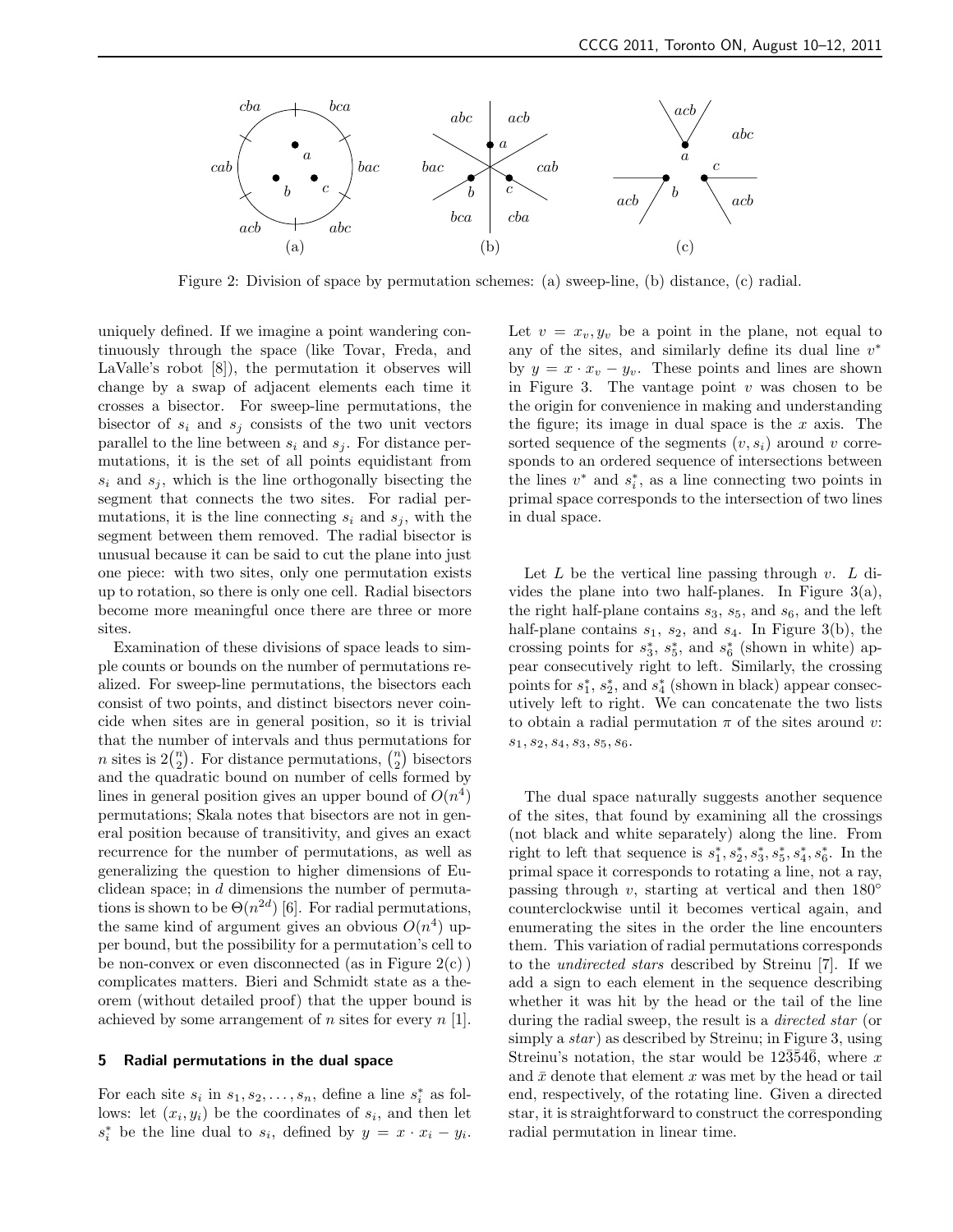

Figure 3: A radial permutation in (a) primal and (b) dual spaces.

#### 6 Results

The bisectors for sweep-line permutations suggest a simple linear-time algorithm for realizing permutations; in fact, because the cells are simply intervals around the circle, we not only compute a single unit vector to realize the permutation, but also completely describe the set of all such vectors in the same asymptotic time.

**Theorem 1** There exists a linear-time algorithm that given sites  $s_1, s_2, \ldots, s_n$  and a permutation  $\pi$  on the indices, finds the set of all directions u for which the sweep-line permutation is  $\pi$ .

**Proof.** By transitivity, it suffices to enforce the  $n-1$ constraints that the sweep line reaches  $s_{\pi(1)}$  before  $s_{\pi(2)}$ ,  $s_{\pi(2)}$  before  $s_{\pi(3)}$ , and so on. Each of those constraints corresponds to an interval of allowed values for u in  $\mathbb{S}^1$ . Each interval is open and has length  $180^\circ$ ; therefore the intersection of any two of them is a single, possibly smaller, interval; and by associativity we can compute the intersection of all of them in  $O(n)$  time.  $\Box$ 

In the case of distance permutations, linear time does not allow us to examine all of the quadratic number of bisectors; but because the bisectors correspond to the transitive "less than" relation on distances, we can obtain all the necessary information by examining a linearsized subset of them.

**Theorem 2** There exists a linear-time algorithm that given sites  $s_1, s_2, \ldots, s_n$  and a permutation  $\pi$  on the indices, finds a vantage point v for which the distance permutation is  $\pi$ , if such a v exists.

**Proof.** By transitivity, it suffices to enforce the  $n-1$ constraints that v is closer to  $s_{\pi(1)}$  than to  $s_{\pi(2)}$ , closer to  $s_{\pi(2)}$  than to  $s_{\pi(3)}$ , and so on. Each of those corresponds to a half-plane (linear) constraint. By the lineartime two-dimensional linear programming algorithm of Megiddo [5], we can find a point v satisfying all the constraints in  $O(n)$  time.

Radial permutations present a greater challenge, primarily because we are seeking not a single permutation



Figure 4: Angles measured around v.

but an equivalence class of permutations. We begin by proving a connection between the realization problem and linear programming.

Lemma 3 There exists a linear-time algorithm that given sites  $s_1, s_2, \ldots, s_n$  and a permutation  $\pi$  on the indices, constructs a set of linear constraints such that any vantage point v for which the radial permutation is  $\pi$  up to rotation satisfies all, or all but one, of the constraints.

**Proof.** Where  $v$  is the vantage point, for each integer  $1 \leq i \leq n$ , let  $\theta_i$  denote the angle measured counterclockwise around v from the ray pointing at  $s_{\pi(i)}$  to the ray pointing at  $s_{\pi(j)}$ , where  $j = (i \mod n) + 1$ , as shown in Figure 4. Let  $\Theta = \sum_{i=1}^{n} \theta_i$ , that is, the sum of all the  $\theta_i$ .

For each pair of successive sites  $s_{\pi(i)}$  and  $s_{\pi(j)}$  where  $\theta_i < 180^\circ$ , it must be that v,  $s_{\pi(i)}$ , and  $s_{\pi(j)}$  form a triangle in counterclockwise order, like v,  $s_{\pi(1)}$ , and  $s_{\pi(2)}$ in Figure 4. That is equivalent to the statement that v is on the left side of the directed line from  $s_{\pi(i)}$  to  $s_{\pi(j)}$ , and we can express that statement as a half-plane constraint. We create such a constraint for each pair of successive sites.

One way v might realize  $\pi$  would be if it were in the kernel of a star-shaped polygon formed by the sites in the order described by  $\pi$ ; then every  $\theta_i < 180^\circ$  and all the linear constraints would be satisfied. This situation is illustrated in Figure 5(a).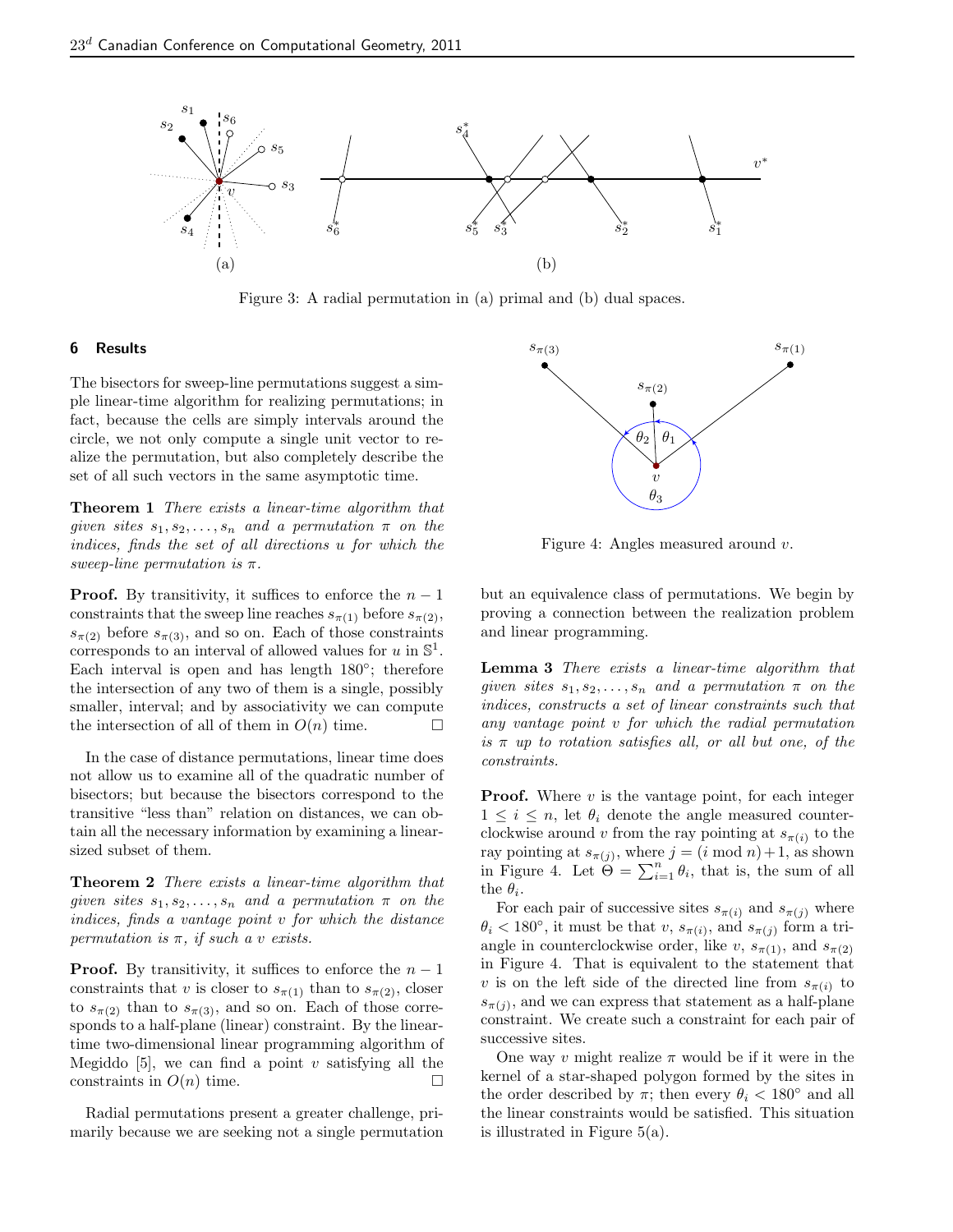

Figure 5: Realizing a permutation while violating (a) zero or (b) one of the linear constraints ( $\pi$  is the identity).

It is also possible for the vantage point  $v$  to lie outside the kernel of the star-shaped polygon, as shown in Figure 5(b). However, if v realizes  $\pi$ , then summing all the  $\theta_i$  corresponds to making one full sweep around v;  $\Theta = 360^{\circ}$ . Thus, at most one of the  $\theta_i$  can be greater than 180◦ , corresponding to a violated constraint; all the others must be satisfied. Therefore, at most one of the constraints can be violated.

To actually solve the realization problem we must not only perform linear programming but also determine which constraint to violate, if any. Here we exploit the special properties of Megiddo's linear programming algorithm [5], which either finds a solution to the realization problem immediately, or gives us a clue to where the permutation must start.

Theorem 4 There exists a linear-time algorithm that given sites  $s_1, s_2, \ldots, s_n$  and a permutation  $\pi$  on the indices, finds a vantage point v for which the radial permutation is  $\pi$  up to rotation, if such a v exists.

**Proof.** We invoke the linear-time two-dimensional linear programming algorithm of Megiddo [5] to find a point satisfying all the constraints of Lemma 3, if possible. We can then distinguish two cases: (1) such a point exists; or (2) no such point exists.

**Case 1.** It is possible that a point  $v$  could satisfy all the constraints but not realize the permutation  $\pi$ , if the sequence of sites described by  $\pi$  winds more than once around v. An example demonstrating this situation is shown in Figure 6. When the linear program returns a solution  $v$ , it is easy to test in linear time whether v realizes the permutation π. If it does, the algorithm returns it immediately.

Suppose v does not realize  $\pi$ . The cumulative angle  $\Theta$  must be an integer multiple of 360°; and when v is a solution to the linear program but does not realize the desired permutation, it must be at least 720◦ . Removing one constraint (changing the polygon to a path, which might still be self-intersecting) reduces the sum for the remaining pairs of sites by strictly less than 360<sup>°</sup>, leaving it strictly greater than 360◦ . Now suppose we start our ray sweep with a ray pointing from  $v'$ , a solution to the linear program with one constraint relaxed, to the site at the start of the path. If we sweep to each successive site on the path in turn, we will complete a full angle  $(360°)$  and see the start of the path again, before we complete the sweep at the end of the path. That means we must already have seen the end of the path, before its proper place at the end of the sweep. Therefore  $v'$  cannot realize the permutation  $\pi$ . In intuitive terms, if the polygon wraps more than once around some solution, it must wrap at least twice, and then the path formed by deleting one edge from the polygon (which subtracts less than 360◦ ) must still wrap more than once around every solution.

We have that if there exists a vantage point  $v$  that is a solution to the linear program but does not realize the permutation  $\pi$ , then no point v' which is a solution to any linear program formed by relaxing one of the original constraints, can realize the permutation  $\pi$ . Since every point realizing  $\pi$  must be a solution to our original linear program with at most one constraint relaxed, then there can be no point realizing  $\pi$  at all. Thus, in Case 1, where the linear program is feasible, it suffices to test whether the solution v realizes  $\pi$ , return it if it does realize  $\pi$ , and return failure if it does not.

Case 2. If the first linear program is infeasible, then any v realizing  $\pi$  must be a solution to the linear program with exactly one constraint relaxed. Megiddo's algorithm [5] works by examining constant-sized subsets of the input constraints and, at each one, attempting to prove that at least one of the constraints is unnecessary for the optimal solution. His analysis shows that in each of the subsets at least one constraint can always be removed if the input is feasible, allowing the algorithm to stop after a linear number of steps with either a solution or a proof of infeasibility. That approach has the impor-